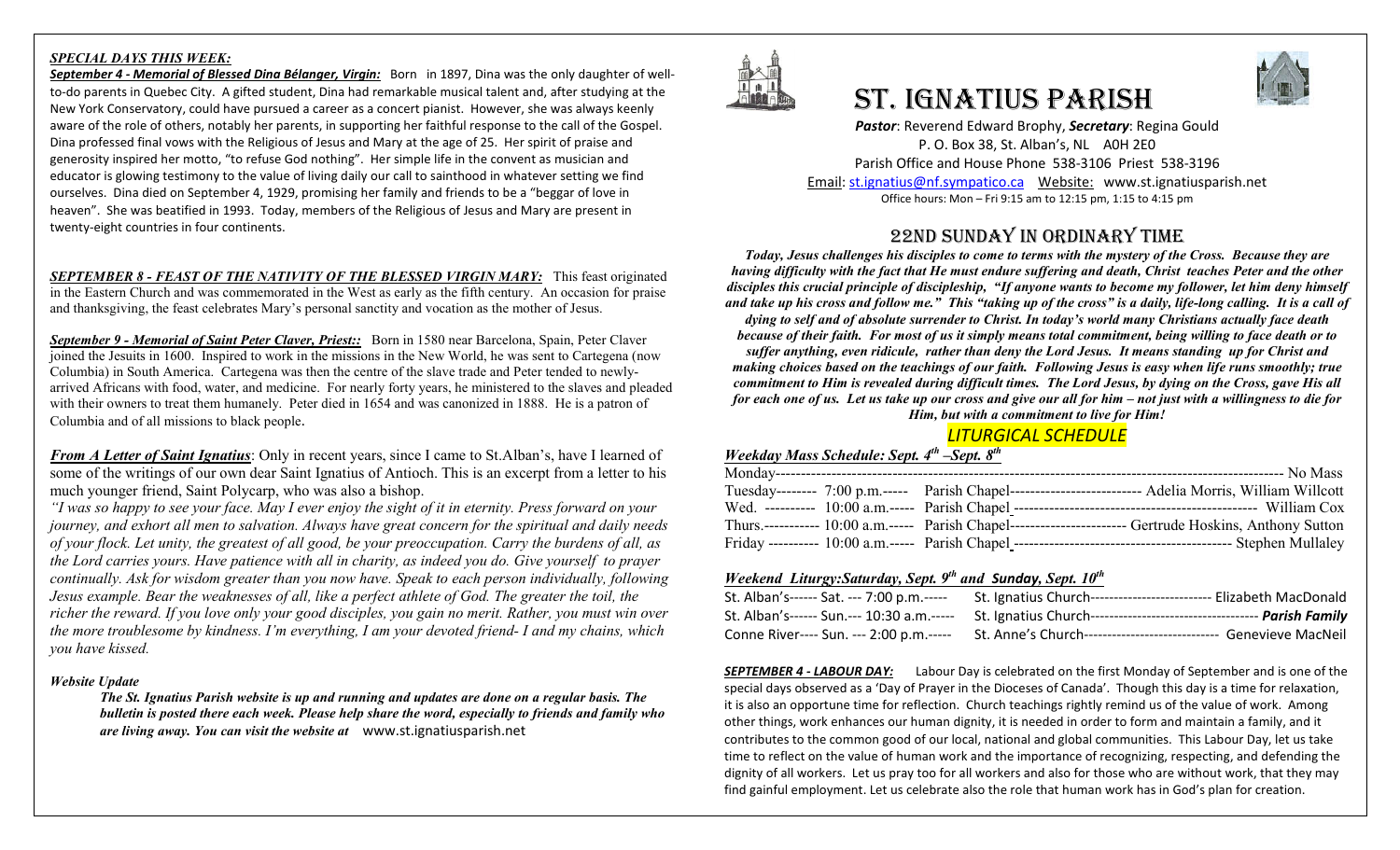# *Prayer for Health*

O Sacred Heart of Jesus, I come to ask you for the gift of restored health, that I may serve you more faithfully and love you more sincerely than in the past. I want to be well and strong if it is your will and rebound to your glory. If, in your divine wisdom I am to be restored to health and strength, I will strive to show my gratitude by a constant and faithful service rendered to you.

**Grace before meals:** *"Bless us, O Lord, and these your gifts which we are about to receive from your goodness. Through Christ our Lord. Amen.*

 $\overline{\phantom{a}}$ 

.

### *PRAYER TO ST. ANNE*

Remember, O glorious and Good Saint Anne, that never was it known that anyone who fled to thy protection, implored thy help and sought thy intersession, was left unaided. Inspired by this confidence, behold, I cast myself at thy feet, nd beseech thee, by thy great prerogative of being the Mother of the Queen of Heaven and the Grandmother of Jesus, come to my aid with thy powerful intercession, and obtain from Almighty God through the ever Blessed Virgin May, this special favor which I beg of thee.......Cease not to intercede for me until, through Divine Mercy, my request may be granted. Above all, obtain for me the grace one day to behold my God face to face and with thee and Mary and all the Saints praise and bless Him through all eternity. Amen.

*Bus Lane*: During the school week, from Monday to Fridays, people are asked not to drive along in front of the school. In other words, that lane is reserved for buses and for students and teachers to walk safely to and from the school. All cars are asked to use ONLY the main church parking lot for vehicular traffic.

*Reading the Word at Funeral Masses*: At every Mass, the Word of God should be read with the greatest clarity and reverence and dignity. At every Mass, the Word of God should be proclaimed well. At Funeral Masses, the family and the people attending are most attentive to the Word to find comfort and peace at a very difficult time in their lives. I will speak to both funeral directors in our parish, and a list of readers will be provided so that the family of the deceased can choose readers who have had experience and training in reading of the Word of God. This way, the family do not have to choose family members to read the Word of God.

*A prayer to the Holy Family: This is a beautiful prayer to the Holy Family, and we could say this prayer, asking God to bless and help our own family.* 

Jesus, Mary and Joseph, Holy Family of Nazareth, In you we contemplate Make us more mindful<br>The splendour of true love of the sacredness of the sacredness of the sacredness of the sacredness of the sacredness of the sacredness of the sacredness of the sacredness of the s

Holy Family of Nazareth, Jesus Mary and Joseph Grant that our families too Please hear our prayer Will have places of prayer and peace Amen

Holy Family of Nazareth, May our families never again Experience violence and division May all who have been hurt Find ready comfort and healing

of the sacredness of the family

To you we turn with trust and its beauty in God's plan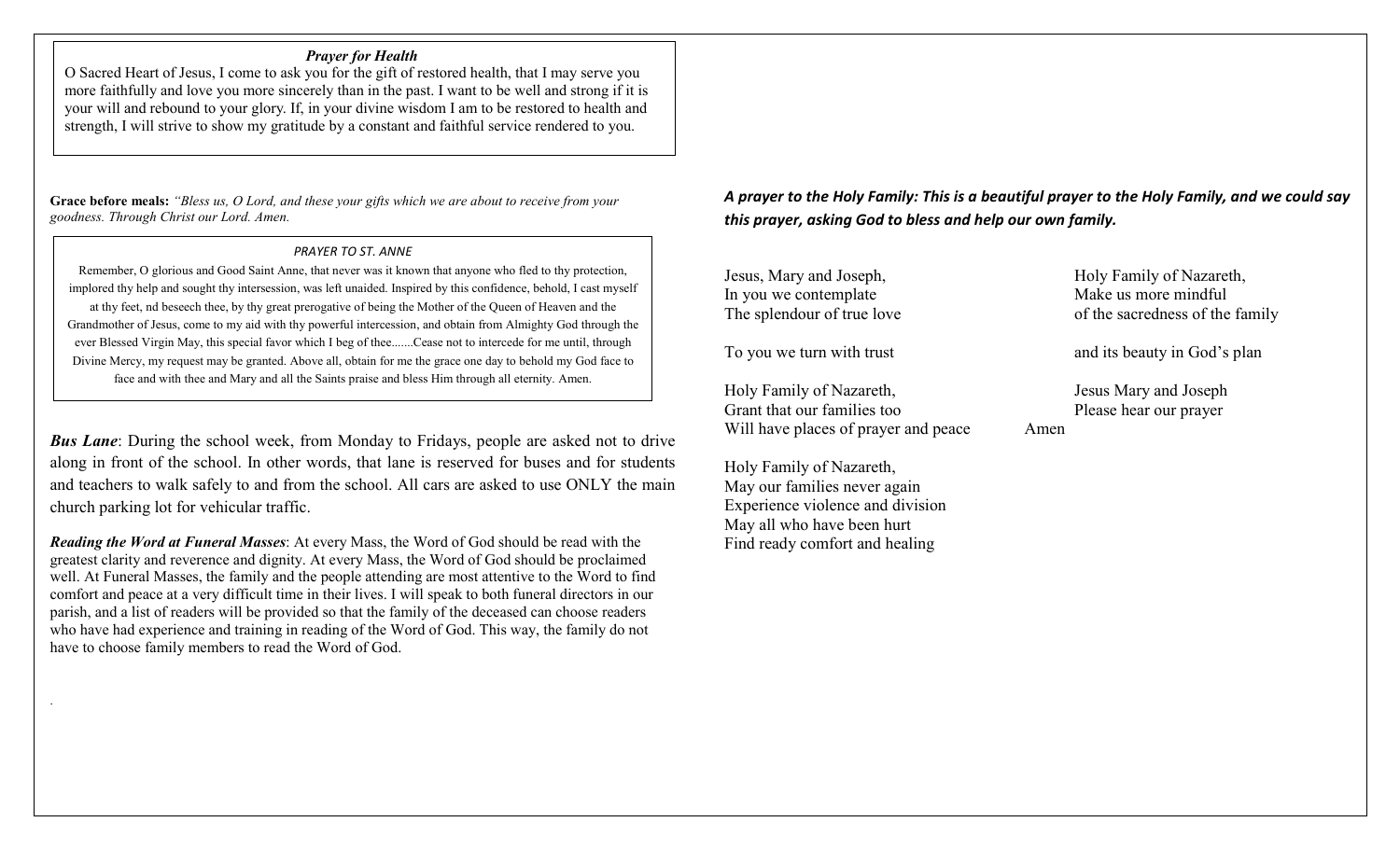*possible) to arrange for Baptism Preparation.* Baptisms are celebrated upon request after Baptism Preparation has been completed.

| <b>DATE</b> | <b>Sacristans</b> | <b>Readers</b>                     | <b>Collectors</b>                                                | Communion        | Altar                 | <b>Music</b>           |
|-------------|-------------------|------------------------------------|------------------------------------------------------------------|------------------|-----------------------|------------------------|
|             |                   |                                    |                                                                  | <b>Minister</b>  | <b>Servers</b>        |                        |
| Sept.<br>2  | Jenny<br>Maggie   | Ann Benoit<br><b>Audrey Davis</b>  | <b>Anthony Willcott</b><br>Kevin Organ<br><b>Francis MacNeil</b> | Mitchel Willcott | Maggie<br>Pat         | Mary Organ             |
| Sept.       | Mary Strickland   | Philomena Sutton                   | Perry Cox<br>Helena Thornhill<br>Necia Dollimont                 | Mary Organ       | Jenny<br>Brenda Davis | <b>Tiffany Hoskins</b> |
| Sept.<br>9  | Mary Strickland   | Elizabeth Barlow<br>Thomas Collier | <b>Anthony Willcott</b><br>Kevin Organ<br><b>Francis MacNeil</b> | Edith Organ      | Kevin<br>Willie       | Folk Group             |
| Sept.<br>10 | Mary Organ        | Joanne Farrell                     | Perry Cox<br>Helena Thornhill<br>Necia Dollimont                 | Mary Strickland  | Margaret<br>Ellen     | Folk Group             |

# *Weekly Parish Revenue*

St. Ignatius Church – offertory ---------------\$1045.00 Baptism Stipend ---------- \$25.00 Funeral Stipend--------------------------------- \$200.00

*Card Party: The Knights of Columbus will be holding a card party on Saturday, Sept. 9, 2017 at the St. Alban's Lions Club at 8:00 pm. Cash Prizes. Come out for an evening of fun.* 

**Chase The Ace:** Chase the Ace has resumed. It will be held at the RC Legion on Friday evenings at 7:00 pm.

*Baptism Registration Form:* This form can now be downloaded from the parish website at [www.stignatius.net](http://www.stignatius.net/) Just click on SACRAMENTS and select BAPTISM. You can also call – 538-3106 or email [st.ignatius@nf.sympatico.ca](mailto:st.ignatius@nf.sympatico.ca) the parish office to have a registration form emailed to you. *Please contact the parish office during the months of pregnancy (if* 

# MINISTRIES' SCHEDULE FOR WEEKEND MASSES NACKER ST. IGNATIUS PARISH ANNOUNCEMENTS AND UPCOMING EVENTS

*Weddings:* Please allow at least 6 months notice before the date of the wedding. A Marriage Preparation Course is a requirement. Please contact the parish office for more information.



*Congratulations: The worshipping community of St. Ignatius Parish wish good luck and God's rich blessings for Megan Croke and Devon Strickland on the occasion of their recent marriage.* 

*Baptismal Congratulations***:** We welcome into the parish community, Jenna Lisa Doreen Peach who will be baptized at St. Ignatius Church on Sunday. We wish Jenna and her family all God's blessings**.**

*Baptismal Congratulations***:** We welcome into the parish community, Thomas John Paul Howse and Lanayah Audrey Priscilla Lambert who will be baptized at St. Anne's Church on Sunday. We wish Thomas and Lanayah and their family all God's blessings**.**

*Swimmin' Women:* We were all delighted to hear that Jessica Willcott won a gold medal in I.M. competition , which means 'Individual Medley'. In this race, excellence in four different strokes are needed: The breast stroke, the butterfly, the backstroke and freestyle. In this race, the swimmer must excel in all four different strokes if she wishes to be in the winners circle. This is a Summer Club Provincial Swimming competition which was held in Gander. Competing against swimmers from all over Newfoundland. Jessica won gold in the finals. In two other events, she also won silver and bronze medals. We were so happy for her, as many of Jessica's competitors in these events has access to a pool for practice, even daily. Jessica is very special to us all that she helps at our weekend Masses by playing the organ and singing. God bless you, Jessica*. Reach for the stars.* 

*Labour Day*: Bay D' Espoir is a wonderful place in Newfoundland to live. One of the reasons is that there is work here. We have a fish plant. There is a lot of work in aquaculture, as this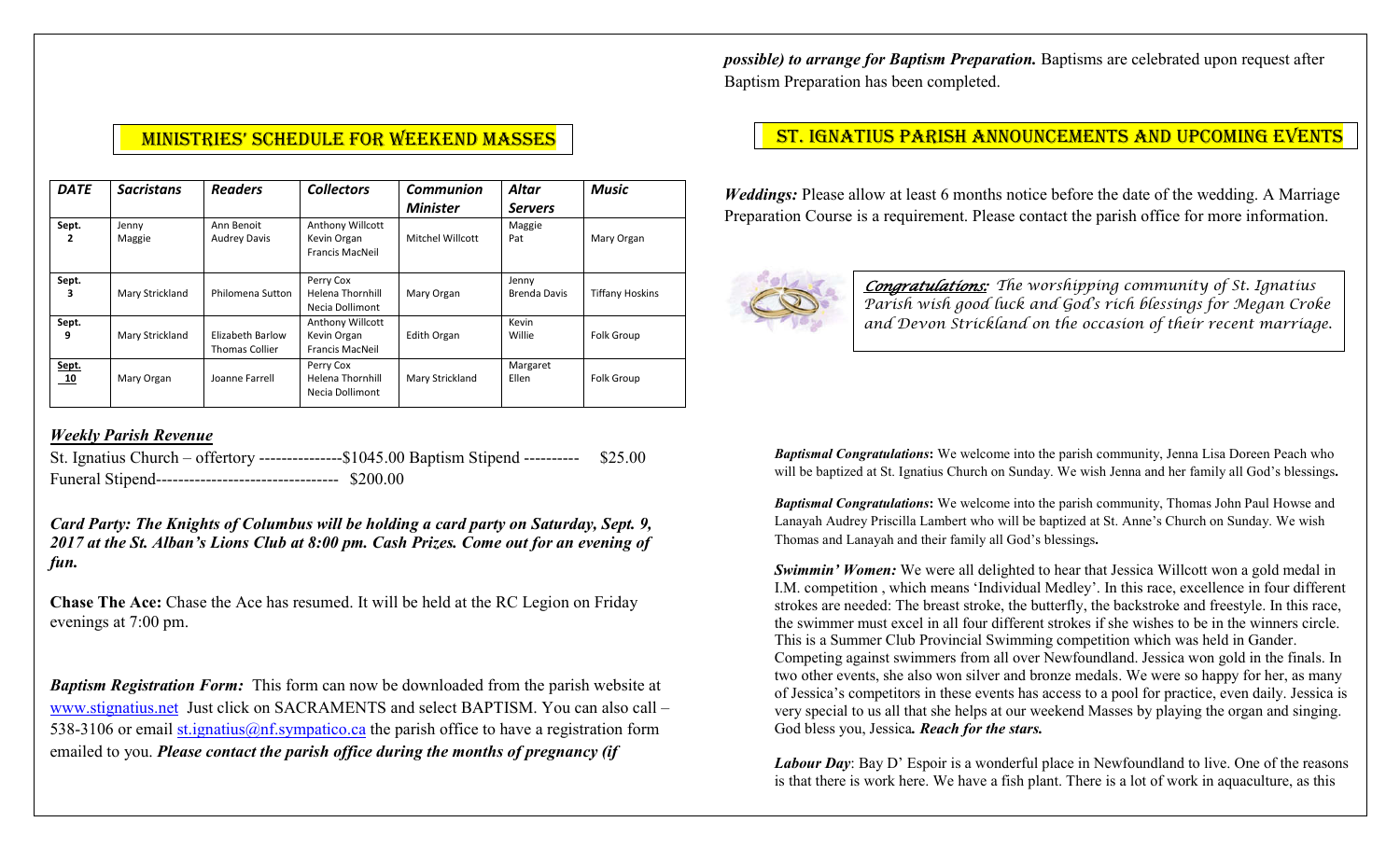area is recognized as the heart and center of aquaculture in our province. Many people in this area work with Newfoundland Hydro. Many people are employed in government offices, and in education, and the medical field. We rejoice with those who work, for through our work we continue God's work of creation. Work also gives dignity and purpose to life, enabling us to grow into full maturity in our chosen vocation. When our first parents sinned, God said, almost as punishment: " By the sweat of your brow, you shall earn your bread". But Jesus sanctified work, for he laboured many years as a carpenter. It is through our work and working side by side with our fellow worker, that we achieve sanctity.

*Is our Summer really Over?* The beautiful summer has slipped away so quickly and now we return to our day to day activities. Parents know all too well that the little ones are off to school again. Teachers and students will be returning to class this week. We wish them God's richest blessing. Also, for many people, the campers are parked by the door, and the boat is hauled up, and the cabin only sees the family now and again. I am hoping that families, the young and the old will joyfully gather for our beautiful Masses in our beautiful Churches. As the man said *"Leave your cell at home and take your selfie to Church."*

# *HAVE A SAFE AND HAPPY LABOUR DAY WEEKEND!!*

*STIPENDS: (as recommended by the Diocese)*

FUNERAL: \$200.00 Wedding: \$200.00 Baptism: \$25.00

> *Pray for a sick priest:* Father Frank Alyward has cancer of the bones. In the past, he has asked his brother priests to pray for him. He asks now for the people's prayers. Father Frank has given up his parish and has returned to King's Cove where he grew up, and where some of his family still live. He would be comforted if he knew that some people were praying for him.

#### *SUMMER HOLIDAYS BLESSING*

*Lord God, We put ourselves into your hands And pray that you will bless us And our families during the wonderful months of summer. May we all help make our home a place of relaxation, Joy, love and peace and safety May we be generous and considerate, not thinking only about ourselves, But helping others enjoy the blessings of summertime. We ask this through Jesus Christ, our Lord.*

*Amen*

*Who decides the Time of Death ?* Sheila Elson lives in St Anthony , and she is the mother of a sick child . Her daughter, Candice has several medical conditions including Spina Bifida and Cerebral Palsy . During a hospital stay in St Anthony last November when Candice was very sick , her mother said that a doctor told her that her daughter , who is 25 years old , was dying , and that she had the option to end her life . In the presence of the sick woman the doctor said assisted suicide was legal in Canada . The mother said " I was shocked and I told him I wasn't interested. He told me I was being selfish" . One thing that made the mother upset was that the doctor suggested assisted suicide in the presence of her daughter while the young woman was in earshot . God has given life, and life is sacred from before the time of birth, even life in the womb, and God should decide when it is time for us to die as well.

*The Shrine of Saint Anne de Beaupre:* Possibly the most important shrine in Canada is the Shrine of Saint Anne de Beaupre. In 1658, a labourer, Louis Guimont was suffering from terrible back pain. He came to help with the construction of the first chapel dedicated to Saint Anne. He was immediately and miraculously healed. Some years later in 1665, an Ursuline nun wrote "There is a village here called the 'The Little Cape', where there is a Church dedicated to Saint Anne. Here, Our Lord is working great marvels in favour of the holy mother of the Blessed Virgin Mary. Here, the paralyzed walk, the blind can see, the sick are healed from every kind of illness." Even today, Saint Anne de Beaupre is a place of grace and miracles. Each year, up to one million pilgrims and visitors go there to ask the help of Good Saint Anne.

*Baptism Registration Form:* This form can now be downloaded from the parish website at [www.stignatius.net](http://www.stignatius.net/) Just click on SACRAMENTS and select BAPTISM. You can also call – 538-3106 or email [st.ignatius@nf.sympatico.ca](mailto:st.ignatius@nf.sympatico.ca) the parish office to have a registration form emailed to you. *Please contact the parish office during the months of pregnancy (if possible) to arrange for Baptism Preparation.* Baptisms are celebrated upon request after Baptism Preparation has been completed.